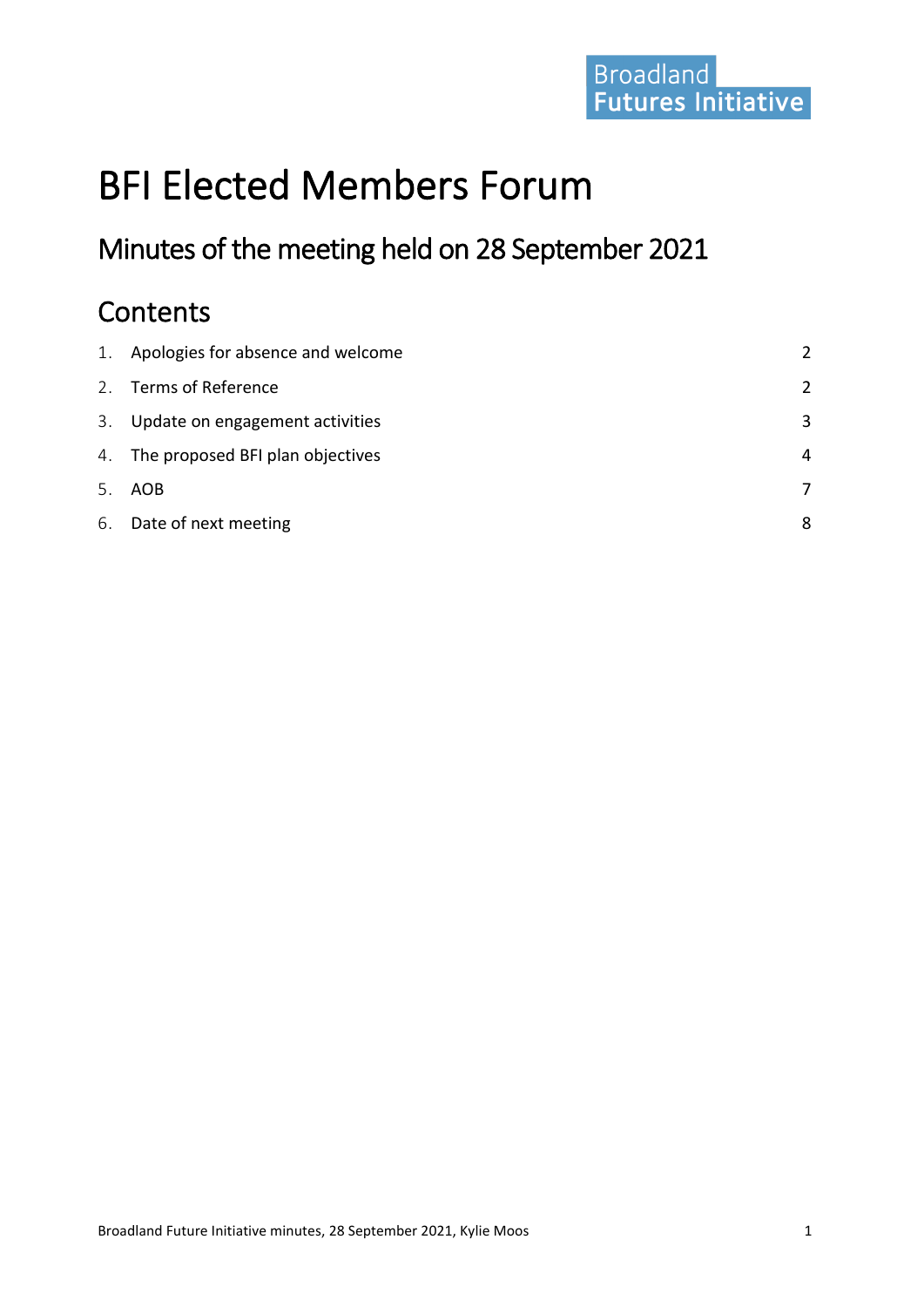### Present

| <b>Name</b>                 | <b>Authority</b>                      |
|-----------------------------|---------------------------------------|
| Andy Grant $-$ in the Chair | <b>Norfolk County Council</b>         |
| Kay Mason Billig            | South Norfolk Council                 |
| Harry Blathwayt             | North Norfolk District Council        |
| <b>Matthew Bradbury</b>     | <b>Broads Authority</b>               |
| Nigel Brennan               | <b>Broadland District Council</b>     |
| <b>Penny Carpenter</b>      | <b>Great Yarmouth Borough Council</b> |
| James Mallinder             | <b>East Suffolk Council</b>           |

### In attendance

Charlotte Hounsell – Norwich City Council, John Jones – Norfolk County Council, Marie-Pierre Tighe - Broads Authority, Kellie Fisher - Environment Agency, Mark Johnson - Environment Agency, Peter Doktor- Environment Agency, David Cobby – Jacobs, Kylie Moos – Broads Authority (minutes).

### <span id="page-1-0"></span>1. Apologies for absence and welcome

Marie-Pierre Tighe welcomed everyone to Broadland Futures Initiative (BFI) Elected Members Forum, a short introduction was provided by all.

Apologies received from Rob Goodliffe, Susan Lawn, Alison Old, Gavin Rumsey.

# <span id="page-1-1"></span>2. Terms of Reference

In advance of today's meeting members were asked to review the draft BFI Elected Members Forum Terms of Reference. Marie-Pierre Tighe provided a summary to the forum and asked two additional questions for members to consider:

- 1. Can members of the BFI Initiative Project Team (IPT) observe future Elected Members Forum meetings?
- 2. How will members of the public be able to access Elected Members Forum meetings? For example, ensuring minutes are made available to the public, uploading meeting recordings, inviting members of the public to observe meetings?

A member noted that the Terms of Reference are fit for purpose and suggested a review in one year.

A member commented that the Terms of Reference refers to challenges due to climate change and environmental sensitivities, but there is no reference to changes due to planning. Planning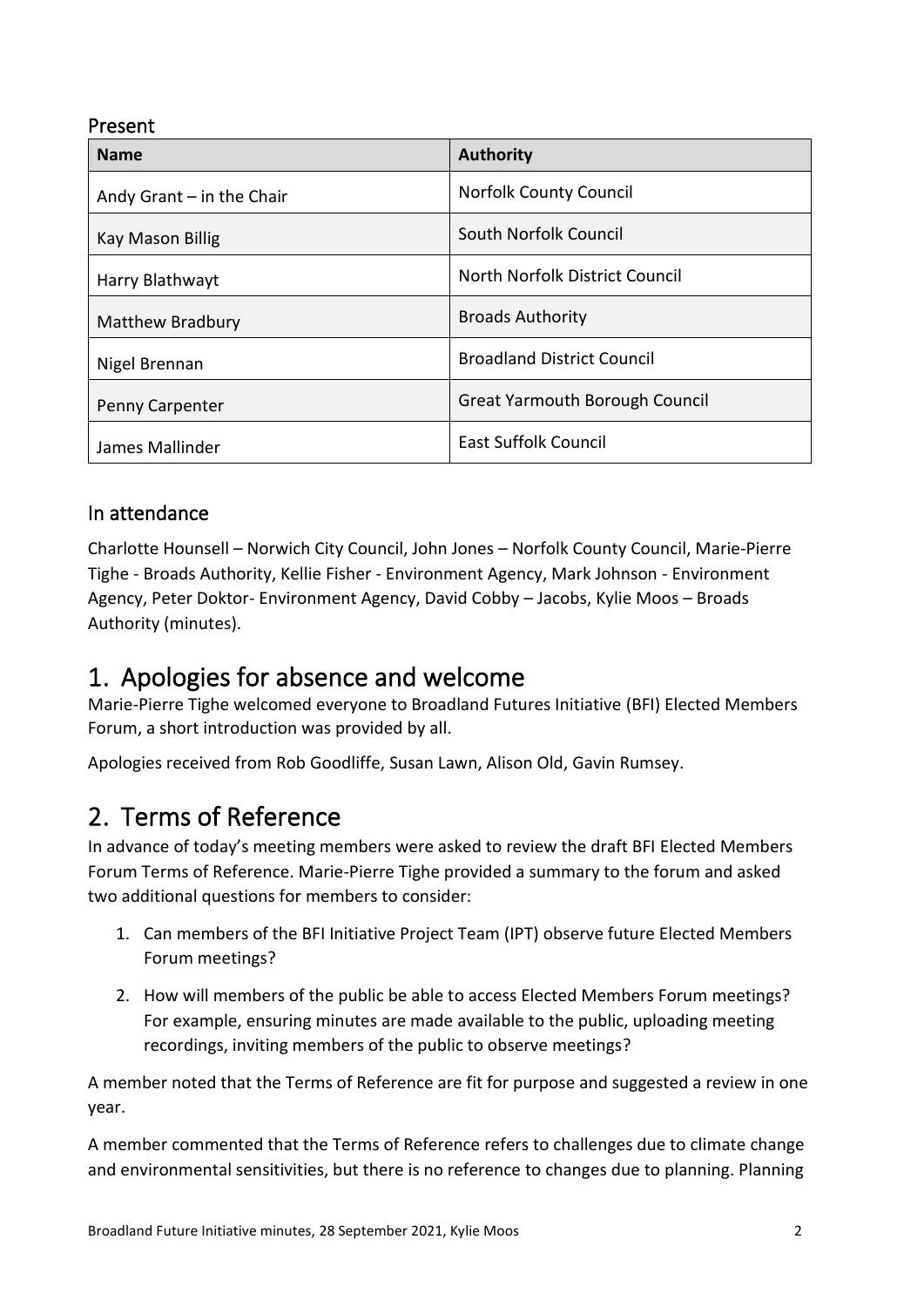changes could include planning law, the increase in housing, rights and responsibilities of riparian landowners and enforcement. Some planning decisions have led to difficulties at recent flooding events.

Mark Johnson responded, in the scope of risks which are being addressed, all sources of flood risks are considered. If decisions are being made which will affect a certain type of flood risk, it can be addressed as the project evolves. Kellie Fisher added, the framework cannot be agreed without respecting planning law and the rights and responsibilities of riparian landowners.

A member agreed that itemising every flood risk could mean that the Forum loses track of the high-level objectives. The Forum should still receive and discuss planning issues as they arise if relevant to the BFI work.

A member cautioned that a public forum could see members of the public joining to voice their concerns about local flooding issues. Concerns should be raised with Elected Members and not this forum, which is providing a high-level overview.

The Chair proposed a review of the Terms of Reference in 6 months.

**It was resolved unanimously to adopt the BFI Elected Members Forum Terms of Reference subject to a review in 6 months.**

### <span id="page-2-0"></span>3. Update on engagement activities

Marie-Pierre Tighe provided an update on engagement activities on behalf of Gavin Rumsey, Engagement Specialist for the Environment Agency.

### **2021**

- The online survey and virtual consultation took place from  $14<sup>th</sup>$  January  $31<sup>st</sup>$  May.
- 167 full responses to the online survey. An analysis of the survey results is available on the BFI website. 924 visitors to the virtual exhibition space.
- The stakeholder list now stands at 400, this is up from approximately 300 stakeholders at the beginning of the online consultation. The overall total number includes individuals, Parish Councils, organisations etc.
- 2000 leaflets were sent to targeted properties within the BFI Plan area.
- Across the first six months of the year approximately 18,000 people were reached with a variety of social media engagement activity.
- A series of virtual village hall events were hosted by the project team and attended by local members of the communities. A recording of the events can be found on the BFI website.
- A young person's survey, targeting 16-24 yr. olds, took place for 4 weeks and completed with the support of East Norfolk Sixth Form and Easton College. An Analysis is available on the BFI website.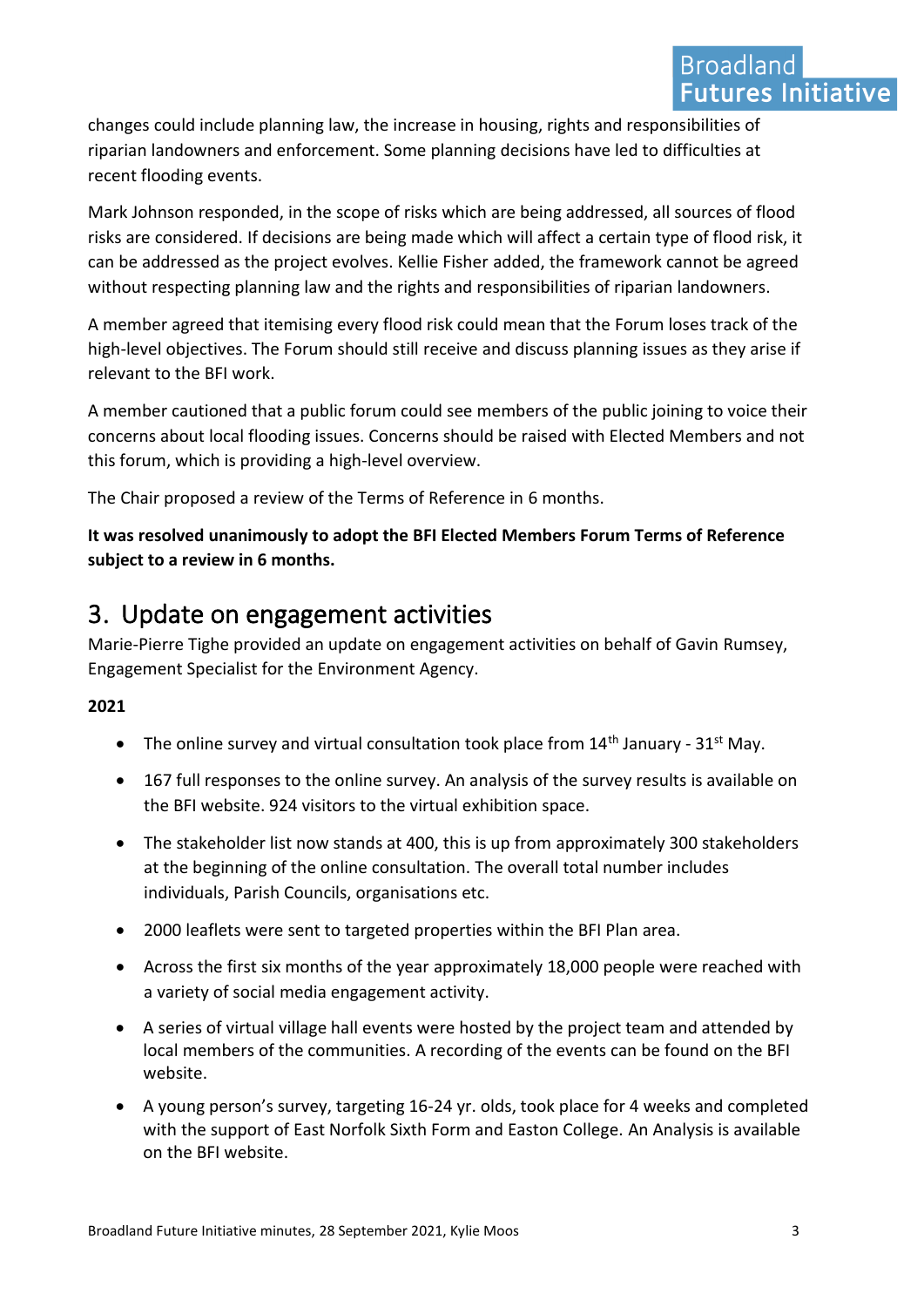• A consultative exhibition is open until the end of October at the Museum of the Broads

### **Norfolk Strategic Flooding Alliance (NSFA)**

It is expected that the BFI will inform the Norfolk Strategic Flooding Alliance (NSFA). The BFI is represented at the NSFA by a number of organisations, and will endeavour to develop good partnership working between the BFI and the NSFA through good communication, and sharing of knowledge to ensure that the aims and aspirations of both initiatives support and complement one another.

### **A forward look**

- Stakeholder Progress Newsletter to be issued end of October.
- Explore potential development of Stakeholder focus groups.
- Review feedback from Museum of the Broads exhibition.
- Evaluation of engagement activity so far, including review of engagement plan and objectives. Engagement planning meeting scheduled for October.
- Continue to raise awareness at community events and working group. For example, the Norfolk and Suffolk Coastal Conference.

A member noted that saltwater intrusion is affecting the fish in the Broads system already and questioned if BFI are looking into this. Peter Doktor responded; it is an issue that has been highlighted by a range of stakeholders. There is a piece of work currently underway to identify the range of receptors and the ability to predict how that may change over time. Flood risk management structures such as a flood barrier across the Bure to manage saltwater intrusion have been considered previously and would also come under BFI.

A member stated their support of the duelling the A47 between Acle and Great Yarmouth. The duelling of the road would form a dam, and a sluice at the point where the River Bure flows through Great Yarmouth would help control flooding and saltwater ingress whilst retaining navigation. Another member noted that this will affect the Broads for many years to come, and it is the responsibility of forums like this to raise these concerns at a national level.

The Chair concluded that this is the start of a long journey for the Forum. The outcome is not to look at small investments but substantial government funding to be spent across Norfolk and Suffolk to defend the Broads in the years to come. Mark Johnson responded that people are aware of this strategic initiative at a national level, it is also aligned with the Environment Agency's National Flood Risk Management Strategy.

# <span id="page-3-0"></span>4. The proposed BFI plan objectives

Ahead of today's meeting members received a copy of the draft BFI plan objectives and a nontechnical summary for their consideration. Kellie Fisher, Flood and Coastal Risk Management Senior Advisor and Peter Doktor, Project Manager for the Environment Agency explained the purpose and origin of the proposed strategy plan objectives.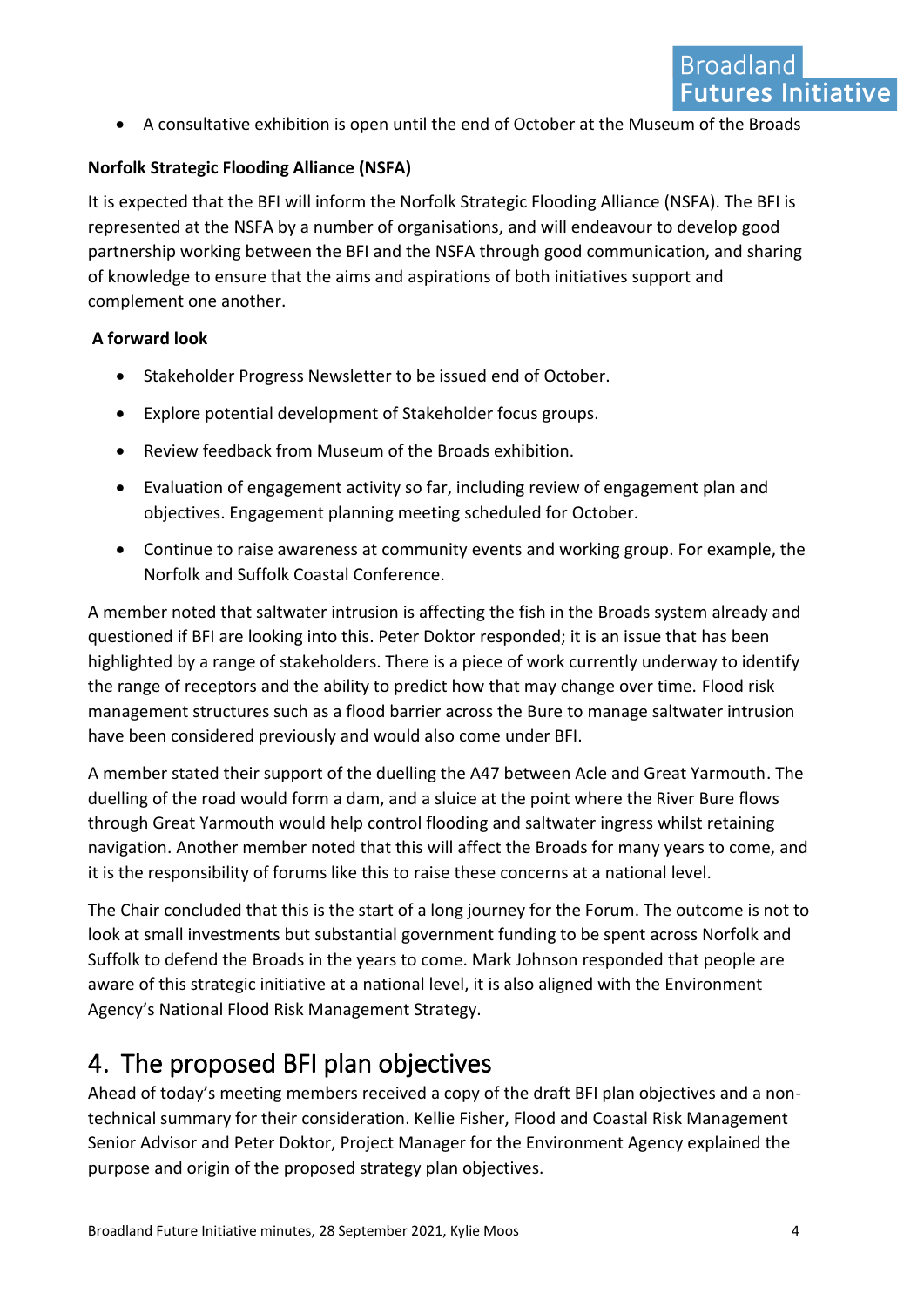#### **The BFI Vision**

"Together, we improve the resilience of people, places and the environment to flooding, as we adapt to the changing climate"

Resilience is "the capacity of people and places to plan for, better protect, respond to, and recover from flooding and coastal change".

Strength in six 'capitals' -natural, built, economic, human, social & political. These capitals create resilience.

#### **The purpose of objectives**

- Defining the baseline
- Appraising options
- Monitoring progress

#### **Characteristics of the strategy area**

- Ten 'characteristics' have been identified that reflect the makeup of the place and the ambition of the plan.
- Each embody one or more of the capitals, therefore, if the characteristics are improved, resilience is increased.
- One or more objectives have been proposed for each characteristic

#### **10 Characteristics of Resilience**

- Economic viability and development
- Sustainable agriculture
- Recreation, tourism and navigation
- Cultural heritage and sense of place
- Built environment
- Engagement and participation
- Natural capital
- Healthy waters
- Integrated catchment management
- Climate adaptation and mitigation

#### **The source of proposed objectives**

• Stakeholder engagement- stakeholder desires for future flood risk management primarily through online surveys and exhibitions with people who live, work and visit the BFI area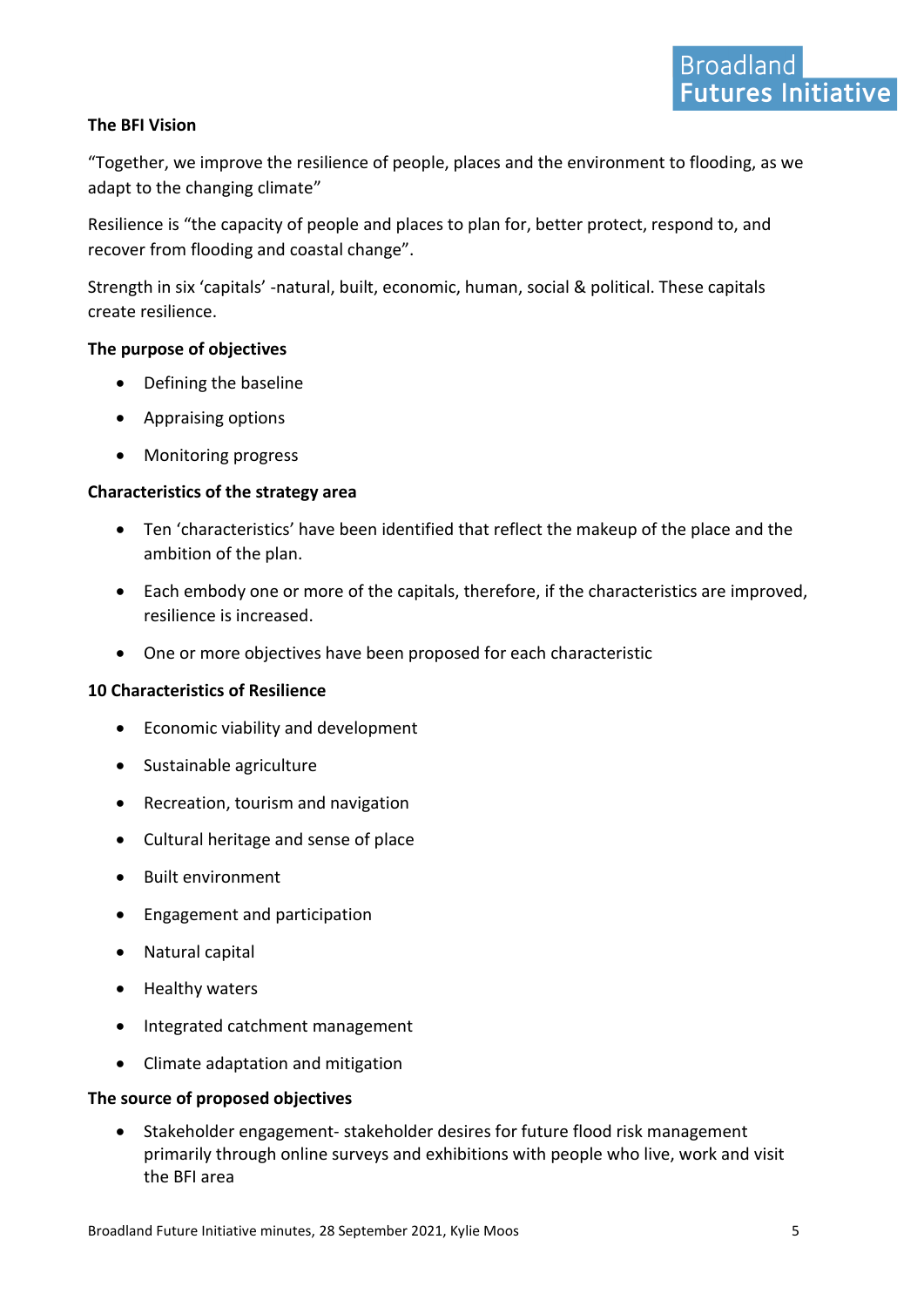- Existing plans and strategies strategies from partner organisations as well as aspirations from local and regional bodies
- Baseline research- findings of technical studies undertaken for the BFI area.
- It may not be possible to meet all objectives, a review of priorities may take place at a later stage

#### **Draft BFI objectives**

There are 13 objectives in total. Each objective has been grouped into the 3 national ambitions

from the National Flood and Coastal Erosion Risk Management Strategy for England.

- Places are resilient to flood risk –integrated catchment management, healthy waters and climate, adaption & mitigation (2).
- BFI supports sustainable growth natural capital, sustainable agriculture, recreation, tourism & navigation and economic viability & development (2).
- Communities are aware and involved built environment, engagement and participation, and cultural heritage and sense of place (2).

#### **Questions**

Do you agree with the proposed vision for the BFI strategy plan that "*Together, we improve the resilience of people, places and the environment to flooding, as we adapt to the changing climate*"?

Are there any important aspects of the plan area which could be impacted by flooding and which may not be covered by the objectives?

#### **Next Steps**

- Can we agree the concise objectives now?
- We will continue to make the objectives more SMART.
- We will explain how the objectives are used to appraise and select future strategic flood risk management interventions.
- We will start to identify possible management interventions.

Valuing nature and using it as a credit in the decision-making progress was welcomed by a member. It was also questioned how this material would be made available to the public. Kellie Fisher responded, everything that the BFI produces is made publicly available, the objectives document will be made available on the BFI website. Another member commented that the BFI objectives are relevant now with the effects of climate change already upon us and water frequently reaching the hard sea walls. The document will be shared with their ward members.

A member commented that the challenges still come back to planning changes. For hundreds of years we have been diverting rivers and putting obstacles in the way of the natural flow of water for our own purposes. In the past fields would be allowed to flood, but with the demand on new houses we are forced to look at areas that would not have been looked at for development.

An officer questioned the map of the BFI area, if it is up for discussion and how far it reaches in to Norwich. Kellie Fisher responded, the BFI plan area includes the full extent of the Broads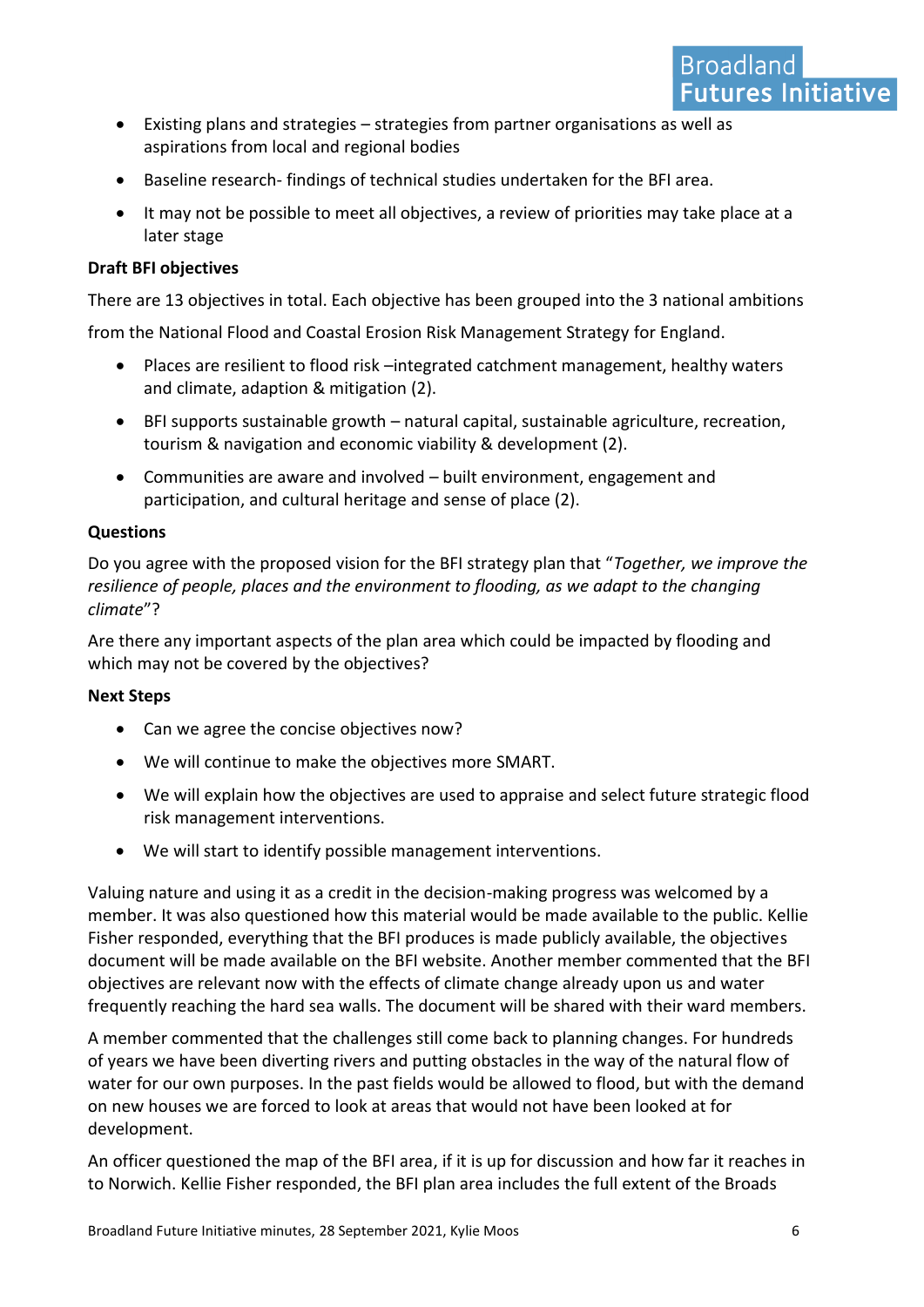### **Broadland Futures Initiative**

Authority executive area and key stretches of the coast which could influence flooding in the Broads. The plan area is predominantly in east Norfolk but also crosses into north east Suffolk. There are not any plans to change the mapped area, but when strategic approaches to flood risk are considered, it is likely the BFI could influence areas outside of the BFI plan area.

The Chair agreed that the BFI objectives is an open document for all county and district councils to feed into. Interventions carried out in one area may affect other areas. He supported that the BFI objectives are accessible to all.

Regarding the BFI vision statement, a member commented that this feels correct for now, but may need to be reviewed in the future as the relationship between people, landscape, biodiversity and the economy is always changing. They also supported the BFI plan area and welcomed the flexible approach which had been introduced.

A member raised a query regarding the Broads Authority reducing dredging depths from 4 meters to 2 meters and how it will affect this forum. Marie-Pierre Tighe responded, the Waterways Management strategy was discussed by Broads Authority members last week and the reduced dredging depths relates to the area around Breydon Water only. Monitoring of the water depth demonstrates that the water depths at this location have been stable, with hydrographic data showing a water depth greater than 3.5m. The revision to the waterways specification which was approved by Broads Authority members should not impact on how the waterways can be used. Another member agreed with the comments and added that the previous 4 meters specification related to commercial freights presently not using this route.

Kellie Fisher commented that based on stakeholder feedback, a video had been produced on dredging and its relation to flood risk, which is useful to explain how dredging is unlikely to be effective for flood risk purposes because the Broads system is tidal. The video can be found on the BFI website.

**It was resolved unanimously to approve the BFI plan objectives.**

# <span id="page-6-0"></span>5. AOB

A member requested for a future meeting a study on hard borders between Horsey and Sea Palling and if the effects of introducing a salt water marsh behind dunes as an alternative to a sea wall. Mark Johnson responded, the sand is re-nourished from time to time to retain the amenity, but the primary flood management purpose of the beach is to protect the assets behind from sea and wave action. The frontage from Eccles to Winterton is closely monitored, and the next re-nourishment is due in the upcoming capital programme. Peter Doktor added that there is a document on coastal processes on the BFI website. Additional work is currently taking place to look at historical monitoring and the trends that are taking place.

Regarding the two questions raised on attendance in agenda item two, the forum agreed the following:

• Members of the BFI Initiative Project Team are permitted to observe future Elected Member Forum meetings.